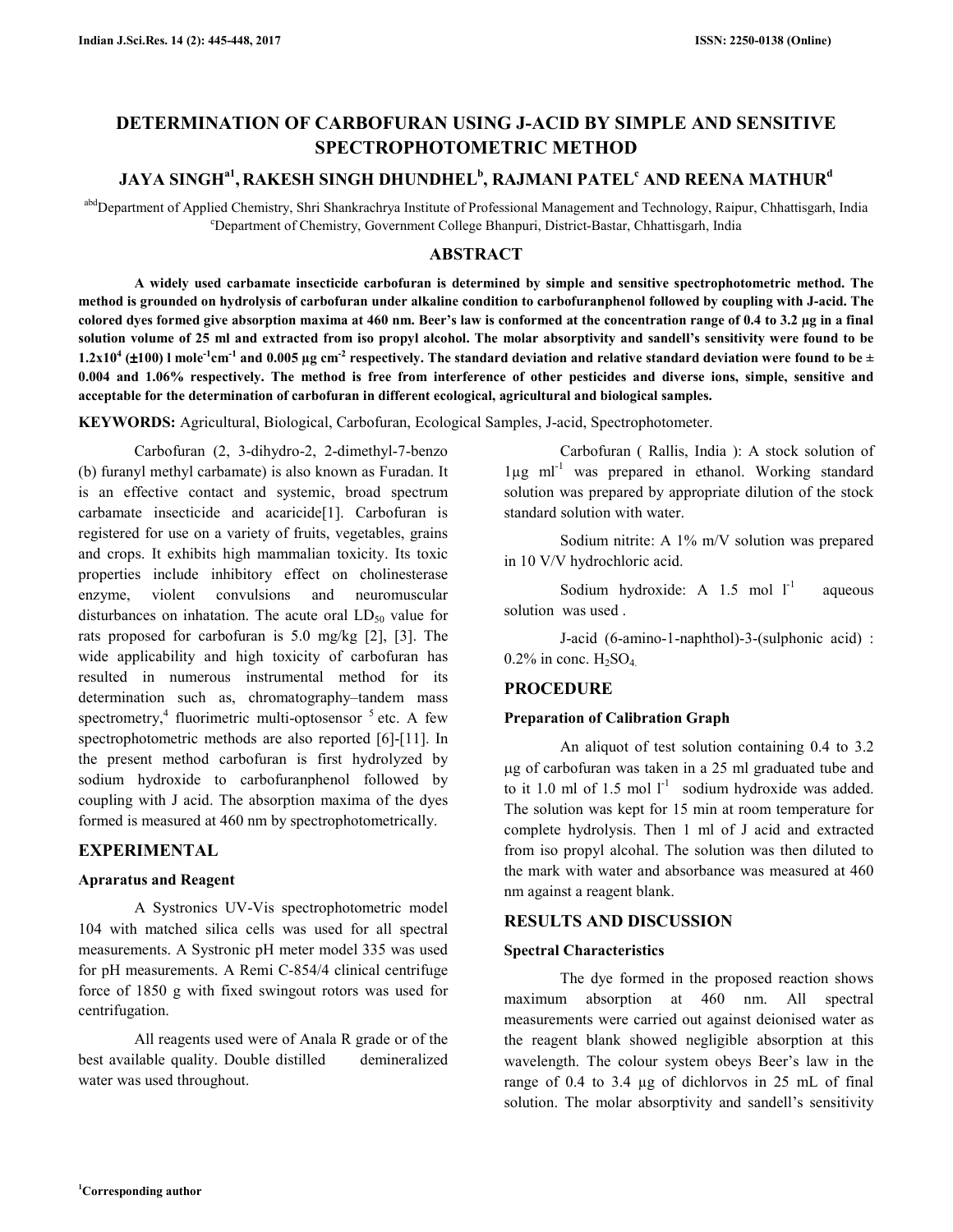were found to be  $1.2x10^4 \, (\pm 100) 1 \, \text{mole}^{-1} \text{cm}^{-1}$  and  $0.005 \, \mu \text{g}$ cm-2 respectively. The standard deviation and relative standard deviation were found to be  $\pm$  0.004 and 1.06% respectively.

#### **Foreign Species**

 The effect of common foreign species and pesticides were studied to assess the validity of the method. Known amounts of foreign species and pesticides were added to the standard solution containing 2µg of these pesticides prior to hydrolysis and the solution was analysed by the given method.

 The effect of various species on the determination of the carbofuran was studied. Most of the metal ions, organic, inorganic compounds and communally used pesticides did not interfere under proposed condition (Table -1).

 Recovery of carbofuran from water and grain samples : Water samples free from carbofuran were fortified with known amount of the compounds and extracted with chloroform (2x 5ml) in a separatory funnel by shaking the funnel for 2-3 min. Known aliquots of the chloroform extract were than evaporated to dryness under reduced pressure and the residue dissolved in ethanol[12] (10ml). Carbofuran were then determined as described above; the recoverie of carbofuran are listed in (Table  $-2$ , 3).

 Grain samples (wheat, rice, apple and cauliflower; 25 gm) were blended with chloroform (2x25ml) in a blender and fortified with known amounts of carbofuran. The chloroform solution was filtered through Whatman No. 1 filter paper into a 25 ml calibrated flask and the volume made up to the mark. Aliquots of chloroform solution were evaporated to dryness and the residue dissolved in ethanol<sup>12</sup>(10ml). Carbofuran were determined as described above; the recoveries obtained are listed in Table - 2.

 Recovery of carbofuran from biological samples : Since the presence of phenolic pesticides in blood (serum), urine and mother milk has been reported in detectable concentration[13],[14].The method has been applied for the determination of carbofuran in biological samples. Synthetic samples were prepared by adding known amounts of carbofuran to these samples and than analysed after deproteination with trichloroacetic acid [15],[16] as described above (Table -3).

#### **Temperature and pH**

There was no change in the absorbance values within the temperture range  $20-30^{\circ}$ C. The colour was found to be stable for about 10 hr. Constant absorbance values were obtained within pH 12-13 and no buffer was required to stabilize the colour.

#### **Application**

 The proposed method was satisfactorily applied to the determination of carbofuran in polluted water, wheat, rice, apple, cauliflower and biological (blood, urine and mother milk) samples. The results obtained were in good agreement with the reported method.(Table-4) To check recoveries known amount of carbofuran was added to the samples and then determined by the proposed and the reported method, and recoveries are as follows : water (94.8, 96.8), wheat (94.4, 98.1 ), rice ( 91.4, 96.8 ), apple(85.8, 95.4), cauliflower(81.2, 98.1), blood ( 92.0, 90.0 ), urine (88.0, 90.0 ) and mother milk (92.0, 82.0).

| <b>Foreign species</b>                        | Tolerance limit*<br>$\mu$ g in 25ml | <b>Foreign species</b>                                 | Tolerance limit*<br>$\mu$ g in 25ml |
|-----------------------------------------------|-------------------------------------|--------------------------------------------------------|-------------------------------------|
| Formaldehyde, Methanol                        | 450                                 | $\overline{Fe^{3+}}$ $Fe^{2+}$ , $Sb^{3+}$             | 370                                 |
| DDT, BHC                                      | 300                                 | $Ni^{2+}$ , $Pb^{2+}$ , $SO_4^{2-}$                    | 190                                 |
| Aldrin, Dichlorovos                           | 350                                 | $Al^{3+}$ , $Mg^{2+}$ , Br                             | 140                                 |
| Monocrotophos, Ethyl<br>parathion, Quinolphos | 330                                 | $CO32$ , $Ca2+$ , Cl <sup>-</sup>                      | 120                                 |
| Malathion,<br>Parathion, Phorate              | 250                                 | $\text{Zn}^{2+}$ , $\text{Co}^{2+}$ , $\text{Cu}^{2+}$ | 80                                  |
| 1-Naphthol                                    | $3**$                               | NO <sub>2</sub>                                        | 60                                  |
| Phenol, Carbaryl, Propoxur                    | $2**$                               |                                                        |                                     |

**Table 1. Effect of foreign species (2 ppm)** 

\* = The amount causing an error of  $\pm 2\%$  in absorbance value.

**\* \* =** Tolerance limit without its removal from the sample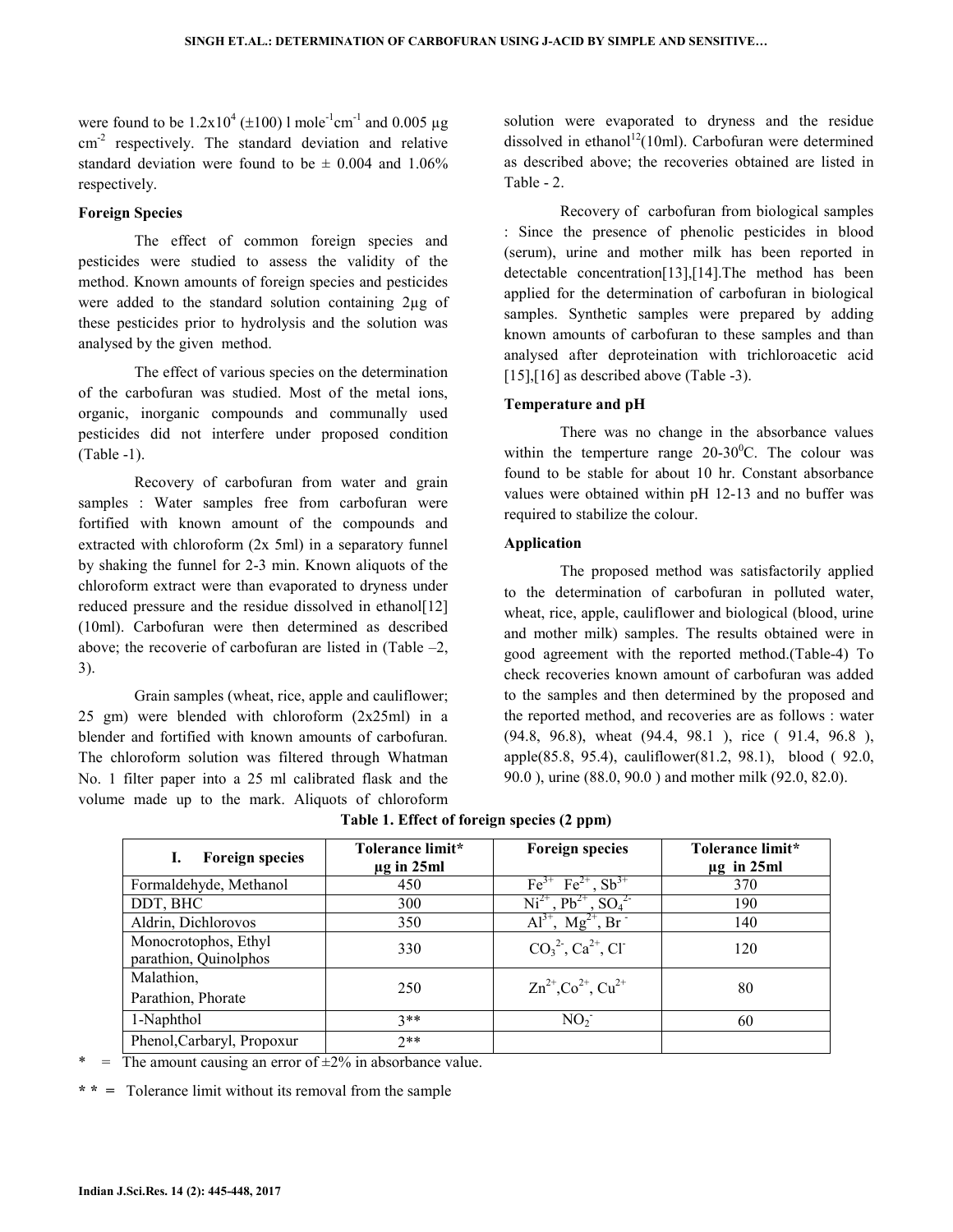#### **SINGH ET.AL.: DETERMINATION OF CARBOFURAN USING J-ACID BY SIMPLE AND SENSITIVE…**

| <b>Samples</b>           | Amount of carbofuran          | mount of carbofuran              | <b>Recovery</b> |  |
|--------------------------|-------------------------------|----------------------------------|-----------------|--|
|                          | added <sup>a</sup> ( $\mu$ g) | found <sup>a</sup> ( $\mu$ g) in | $\%$            |  |
| A                        | 50                            | 47.4                             | 94.8            |  |
| Water <sup>b</sup>       |                               |                                  |                 |  |
| B                        | 75                            | 72.6                             | 96.8            |  |
| A                        | 50                            | 47.2                             | 94.4            |  |
| Wheat <sup>c</sup>       |                               |                                  |                 |  |
| B                        | 75                            | 73.6                             | 98.1            |  |
| A                        | 50                            | 45.9                             | 91.8            |  |
| Rice <sup>c</sup>        |                               |                                  |                 |  |
| B                        | 75                            | 72.4                             | 96.5            |  |
| A                        | 50                            | 44.6                             | 89.2            |  |
| Apple <sup>c</sup>       |                               |                                  |                 |  |
| B                        | 75                            | 71.6                             | 95.5            |  |
| A                        | 50                            | 43.4                             | 86.8            |  |
| Cauliflower <sup>c</sup> |                               |                                  |                 |  |
| B                        | 75                            | 71.4                             | 95.2            |  |

|  |  | Table 2. Determination of carbofuran in environmental and agricultural samples |  |  |
|--|--|--------------------------------------------------------------------------------|--|--|
|  |  |                                                                                |  |  |

a = Mean of three replicate analyses

b = 250 ml sample ( Sample taken from plant field )

c = 25 gm sample ( Sample taken from agricultural field )

## **Table 3: Recovery from biological samples**

|                | <b>Amount of carbofuran</b> | <b>Carbofuran Pesticide</b> | <b>Recovery</b> |  |
|----------------|-----------------------------|-----------------------------|-----------------|--|
| <b>Samples</b> | pesticides added (µg)       | found** $(\mu g)$ Carbaryl  | $\frac{0}{0}$   |  |
| $U$ rine $*$   | 2.5                         | 2.1                         | 84.0            |  |
|                | 5.0                         | 4.4                         | 88.0            |  |
| Blood*         | 2.5                         | 2.1                         | 84.0            |  |
| (serum)        | 5.0                         | 4.2                         | 84.0            |  |
| Mother milk*   | 2.5                         | 2.3                         | 92.0            |  |
|                | 5.0                         | 4.4                         | 88.0            |  |

\* Amount of biological Fluid =1ml

\*\* Mean of three replicate analyses.

**Table 4: Comparison with other reported methods** 

| Reagent                                | $\lambda$ max<br>nm | Beer's law<br>detection limit(ppm) | <b>Remarks</b>                         |
|----------------------------------------|---------------------|------------------------------------|----------------------------------------|
| 4-amino antipyridine <sup>6</sup>      | 475                 | $0.5 - 20$                         | Reagent unstable<br>High blank problem |
| Sulphanilic $acid7$                    | 470                 | $1.0 - 40$                         | Poor sensitivity                       |
| 4- amino benzoic $\text{acid}^8$       | 490                 | $0.4 - 12$                         | Less selective, less sensitive         |
| Conc. nitric $\alpha$ cid $\beta$      | 345                 | $2 - 30$                           | Reagent corrosive, less<br>sensitive   |
| Vanillin phosphoric acid <sup>10</sup> | 550                 | $1.0 - 10$                         | Reagent corrosive, poor<br>sensitive   |
| p-anisidine <sup>11</sup>              | 660                 | $0.1 - 1.0$                        | Sensitive and selective                |
| Present method                         | 460                 | $0.4 - 3.2$                        | Highly sensitive                       |